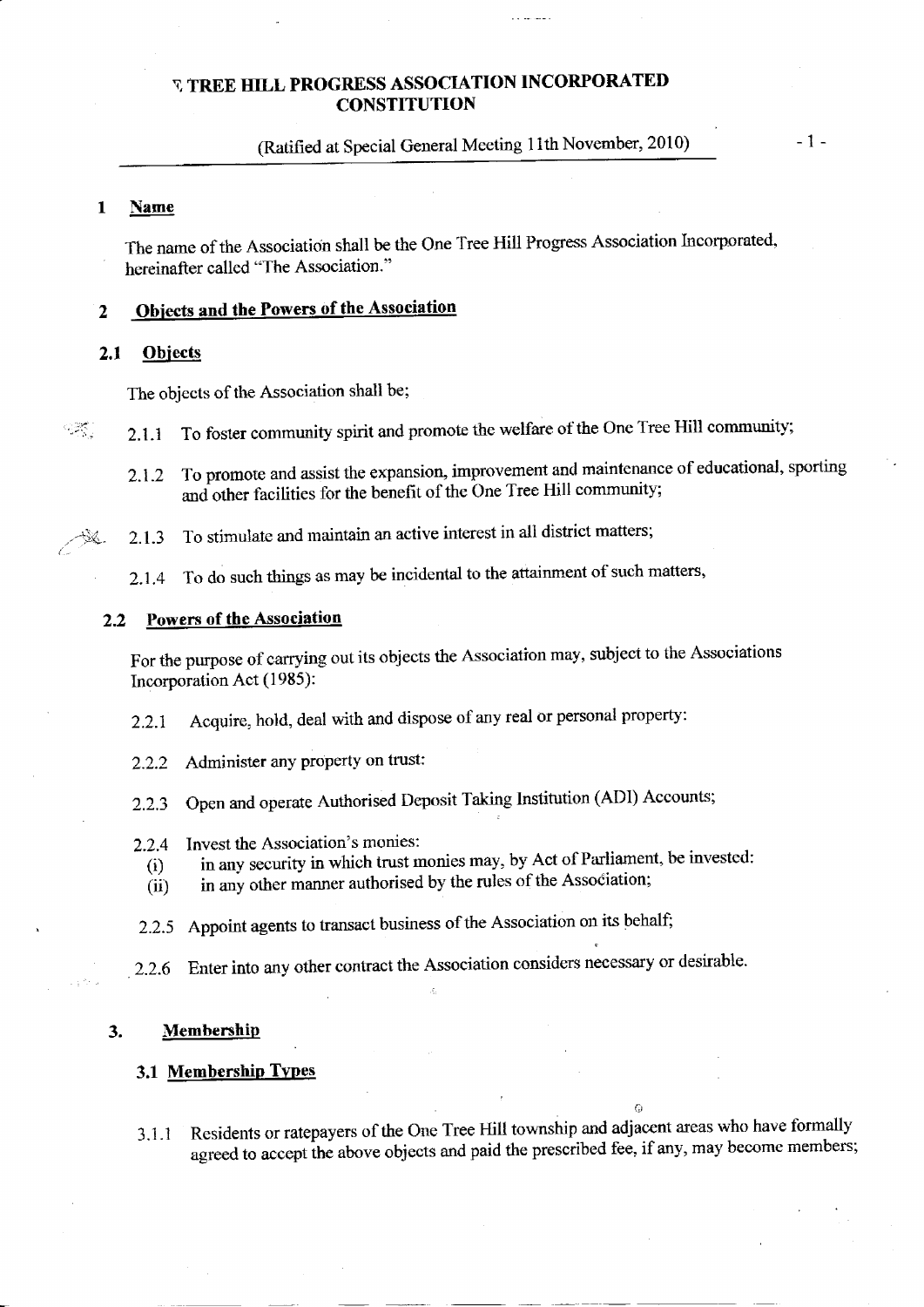(Ratified at Special General Meeting 11th November, 2010)

 $-2-$ 

- 3.1.2 Other persons who formally agree to accept the above ohjects and pay the prescribed fee may be granted membership at the discretion of the Association;
- 3.1.3 Members under the age of 18 shall be known as *junior members*.

## 3.2 Suspension or Expulsion of a Member

- 3.2.1 A meeting of the Association may resolve to suspend or expel a member on a charge of conduct detrimental to the Association
- 3.2.2 Particulars of the charge must first be communicated in writing to the member and the member must be given an opportunity either to be heard or to make a written submission to the Association within the next calendar month.
- 3.2.3 The Association must give due considerdion to any submissions made by the member and the determination communicated to the member.
- 3.2.4 On expulsion from the Association a member forfeits all rights and claims on the Association and its property.
- 3.2.5 Any suspended member may, on two weeks written notice, apply for the suspension to be lifted at a General Meeting.

### 3.3 Resignation or Non-Renewal of Membership

Membership shall cease on;

- 3.3.1 Resignation in writing, delivered to the secretary;
- 3.3.2 Non-renewal of membership within two months of expiry.

#### 3.4 Membershin fees

- 3.4-1 Membership expires at the conclusion of the Annual General Meeting.
- 3.4.2 Annual membership fees shall be determined at the Annual General Meeting.

#### 4 Management Committee

### 4.l Apoointment

4.1.1 Management shall be vested in a committee of not less than six members elected at the Annual General Meeting as hereinaffer provided.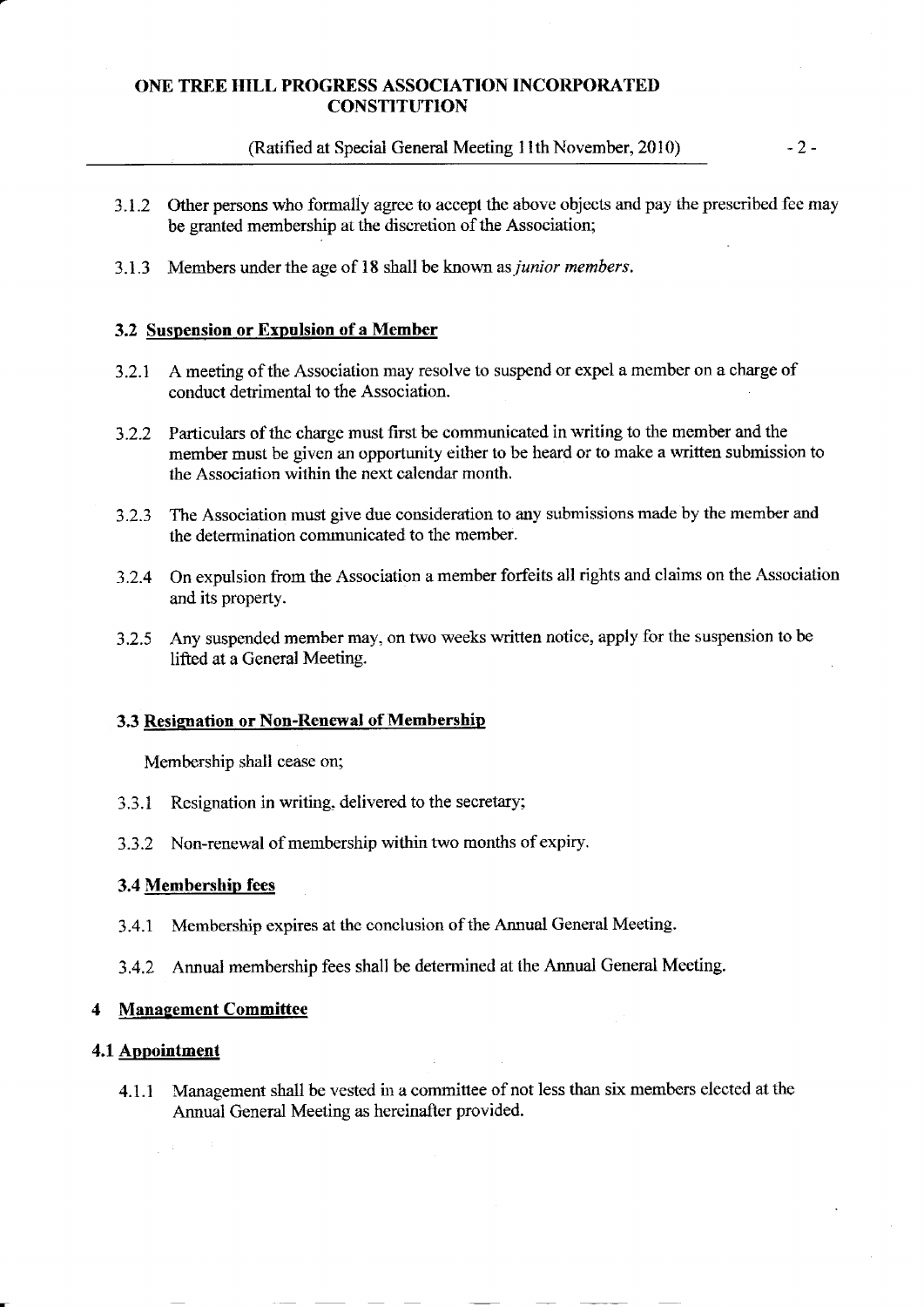### (Ratified at Special General Meeting 11th November,  $2010$ )  $-3$  -

- 4.1.2 The Office Bearers of the Association shall be the President, Vice-President, Secretary, Treasurer and Public Officer who shall be elected by the members at the Annual General Meeting prior to the election of the remainder of the Committee members or failing such election shall be chosen by the Committee from members of the Association prior to the nexl general meeting of the Association.
- $4.1.3$  The Committee may appoint subcommittees of members and non-members for specific purposes who shall meet as they see fit or as directed by the Committee and who shall report to the Committee.
	- 4.1.4 Vacancies unfrlled or arising in the office Bearers or other Committee Members may be filled by the Committee by co-opting members for the remainder of the term.

### 4.2 Function, Meetings and Duties

- 4.2.1 The Committee shall meet as required.
- 4.2.2 The Committee is to give effect to the decisions of the Association in general meetings and has power to act in any matter of urgency arising between meetings except where this involves:
	- (i) Changes in policy
	- (ii) Giving a public position on behalf of the Association without the endorsement of a general meeting.
- 4.2.3 The quorum shall be one-half of the Management Committee.
- 4.2.4 Members of the Association, not being Management Committee members, may attend<br>Management Committee meetings but may only speak at the discretion of the chairperson.
- 4.2.5 The President or two other members of the Committee shall have the power to call <sup>a</sup> Committee meeting.
- 4-2.6 Notice of Committee meetings shall by at least 24 hours notice to all Committee members.
- 4.2.7 The Committee may function validly noturithstanding any vacancies so long as its number is not reduced below the quorum.

#### 4.3 Disqualification of committee members

An office bearer or member of the Management Committee shall cease to hold such office upon:

- 4.3.1 Resignation in writing
- 4.3.2 Suspension as a member of the Association;
- 4.3.3 Absence for three successive meetings without explanation acceptable to the committee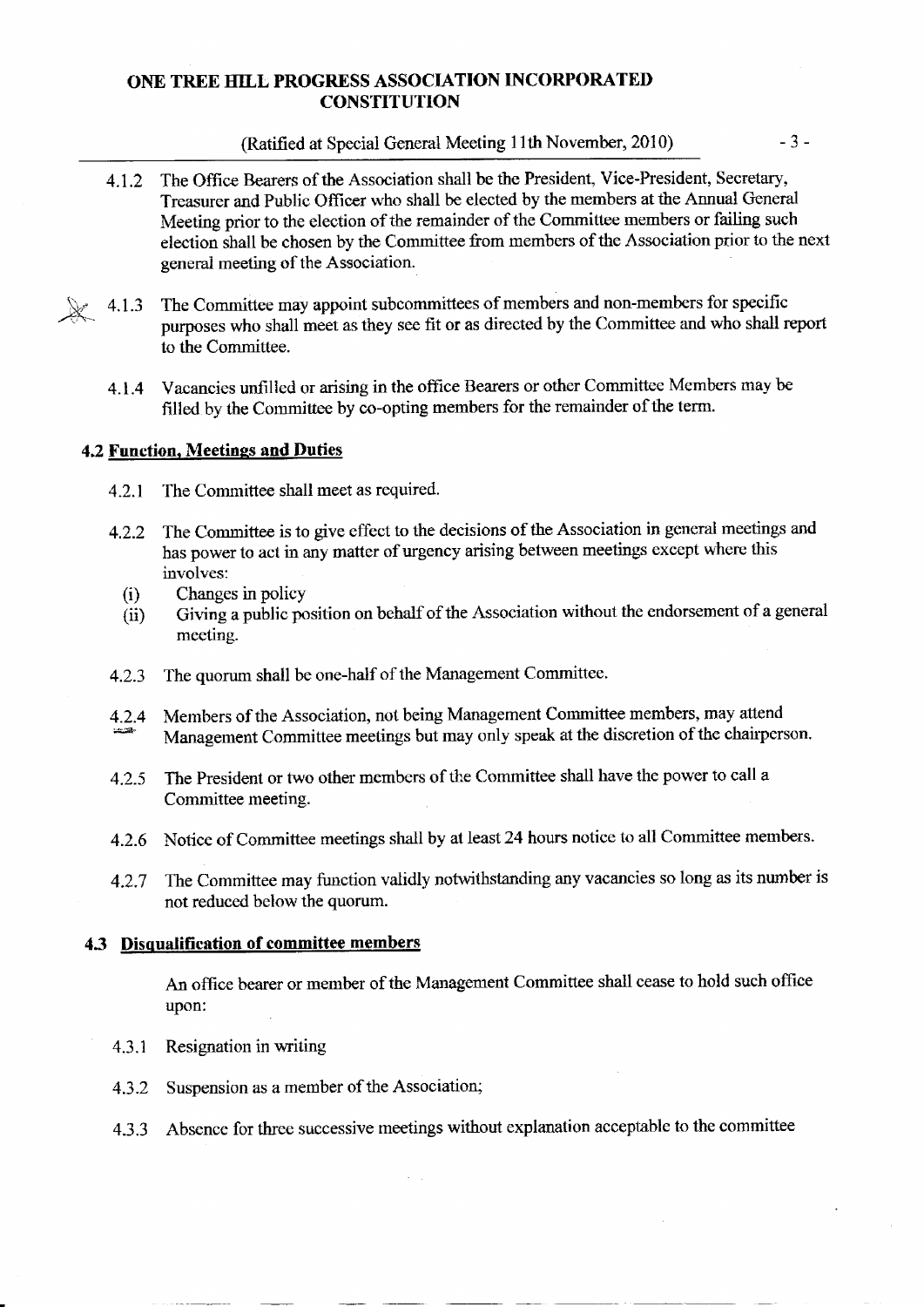#### (Ratified at Special General Meeting 11th November, 2010)

#### 5 Meetings

#### 5.1 Annual General Meetins

- 5.1.1 Public notice of the Annual General meeting shall be advised at least seven days before the Annual General Meeting which shall be held in May each year,
- 5.1.2 The business of the Annual General Meeting shall be:
- 5.1.3 To confirm the minutes of the previous Annual General Meeting;
- 5.1.4 To receive the President's report and the audited financiai statements for the previous financial year;
- 5.1 .5 To receive the Treasurer's report and the audited financial statements for the previous financial year,
- 5.1.6 To elect or re-elect the Committee Members who must consent in person or in writing;
- 5,1.7 To appoint or reappoint an auditor who shail be the frnancial officer of the local Council or <sup>a</sup> qualified auditor / accountant, not being a member of the Committee

#### 5.2 Monthlv Meetings

Monthly meetings which shall include the Annual General Meeting shall be held no less than five times in each calendar year to further the objects of the Association.

- 5.?.1 Monthly Meetings shall deliberate upon the following matters and where appropriate issue directives to the Committee relevant to these matters;
- 5.2.2 Present and develop future policies of the Association;
- 5.2.3 Matters referred to the Monthly Meeting by the Committee;
- 5.2.4 Matters of significance raised by any members, subject to 6.4.
- 5.2-5 Notice of Monthly Meetings may be given al the preceding Monthly Meeting of the Associatian or otherwise shall be given by public notice of at least 7 days.
- 5.2.6 A quorum at any Monthly Meeting shall be 6 members or three quarters of the members whichever is less.
- 5.2.7 If at any Monthly Meeting there is not a quorum within 15 minutes of the time appointed for the meeting then a majority of members present may decide to adjourn the meeting for <sup>a</sup> period not exceeding 14 days. The quorum for such adjourned meeting shall be reduced to five, failing which the meeting will lapse altogether.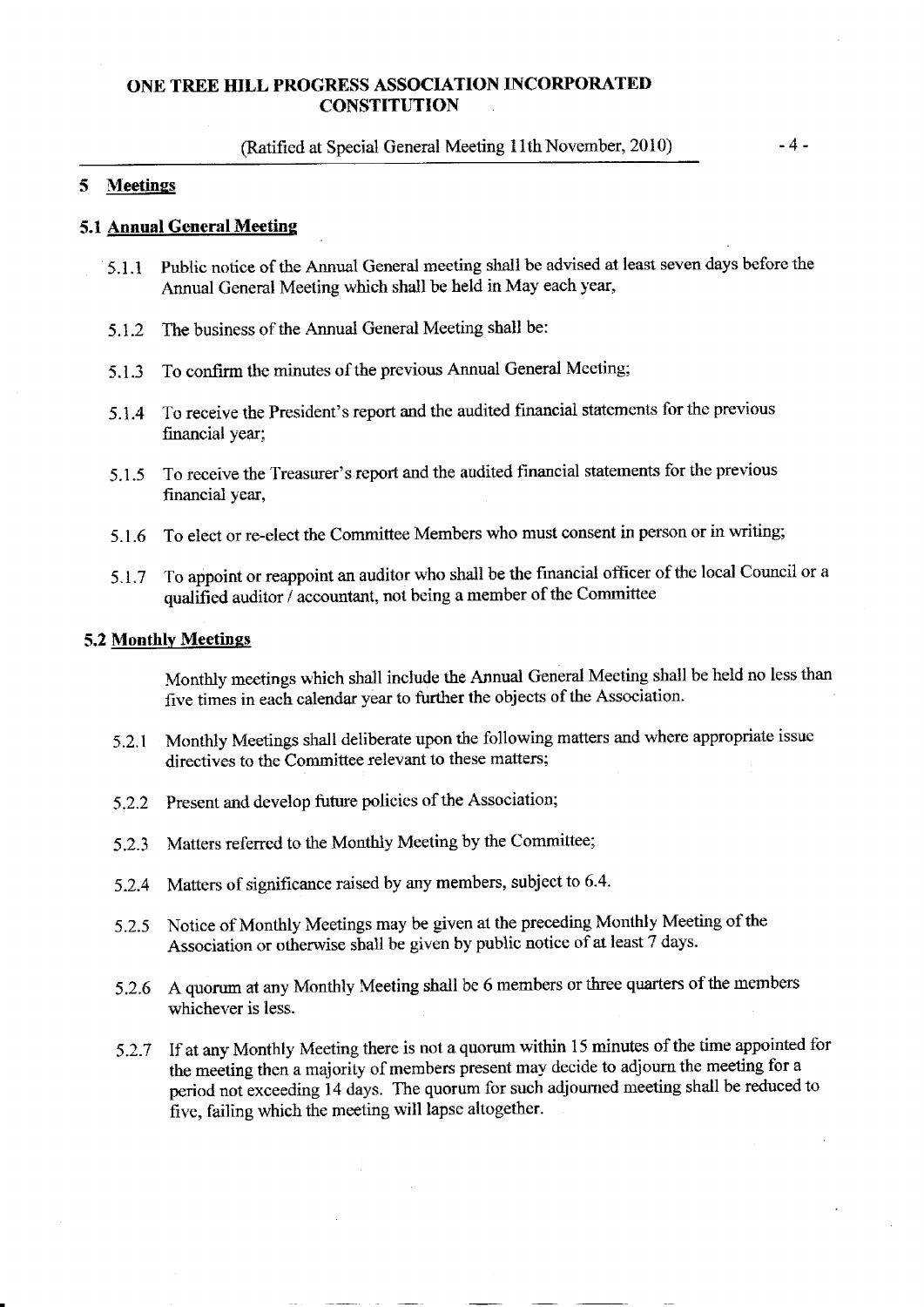# (Ratihed at special General Meeting l lth November, 2010) - 5 -

## 5.3 Special General Meetings

- 5.3.1 Special General Meeting, A Special General Meeting shall be called by the Secretary within 14 days of receipt of a-directive from the Committee or upon request of two Committee members or 6 members who must specify the business to be conducted at the meeting-
- 5\_3.2 public Notice of at least 48 hours of all Special General Meetings shall be given and such notice shall specify the nature of the business to be conducted a the meeting.

## 6 Votine

- 6.1 A1l members shall be entitled to one vote each at any Monthly Meeting at which they are present;
- 6-2 Junior Members will not be permitted to vote, and have no voting rights.
- 6.3 All Members may attend Committee meetings but only members of the Committee may vote at such meetings.
- $6.4$  Voting shall be by show of hands except that,
- (i) Any contested election at an Annual General Meeting or otherwise shall be by secret ballot,
- (ii) The meeting may by show of hands require any other vote to be by secret ballot.
- 6.5 If any motion is moved without prior notice having been given to the members participating in any meeting, the Chairperson or not less than one quarter of those members present and voting at the meeting, may decide to adjourn voting and / or debate on that motion.
- 6.6 If any member or a relative has a substantial pecuniary interest in a motion at any meeting such interest must be declared.
- 6.7 Resource persons with special interests or knowledge relevant to the Association may be invited to attend any meeting and to speak at the discretion of the Chairperson but such persons may not vote.

#### 7 President

- 7.1 The President shall chair Committee, Monthly and General meetings:
- 7.2 Except that in the absence of the President the Vice-President shall substitute-
- 7.3 In the absence of the president and Vice Presideat or at the request of either or both another member may be elected as chairperson.
- 7.4 The chairperson at any rneeting shall have only a casting vote.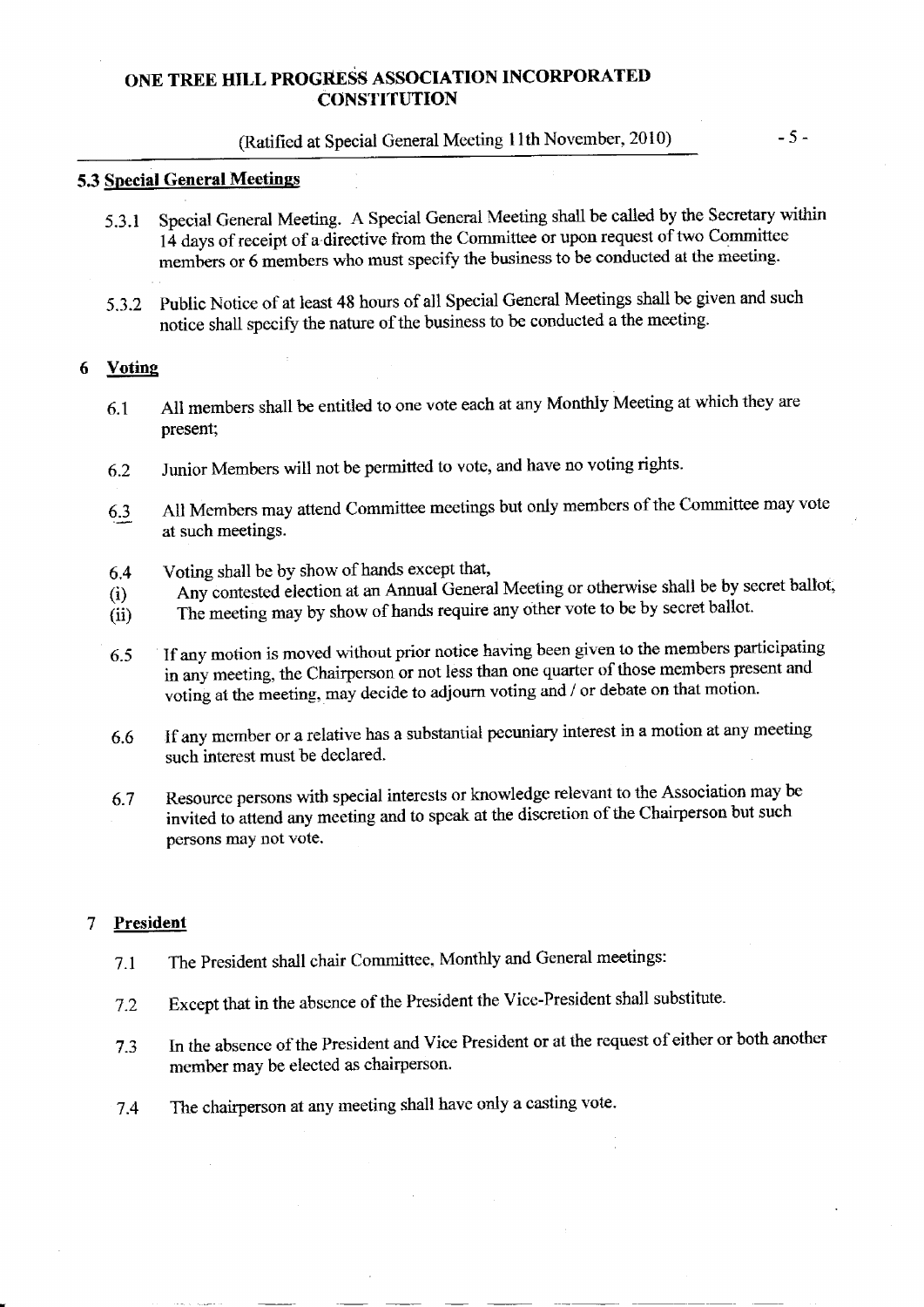(Ratified at Special General Meeting 1lth November, 2010) -6-

- 7.5 The Chairperson shall encourage full balanced participation in meetings by all members and shall decide on matters of order.
- 7.6 The President together with the Secretary shall prepare the agenda for Meetings.
- 7.7 The President shall act as Spokesperson unless an alternative Spokesperson has been appointed by the Committee, a Monthly and / or General Meeting. The Spokesperson shall make statements in accordance with previously agreed policy-

#### 8 **Treasurer**

- 8.1 The Treasurer shall cause monies received to be paid into an account authorised by the committee in the name of the Association. Payments shall be as cash, cheque or electronic transfer. Authorisation of payment will be a supplier's invoice signed by the person authorising the expenditure and a nominated committee member of whom no more than five shall be appointed and shall include the President, Secretary and Treasurer and two other members. Sufficient monies shall be maintained in the operating account to cover current monthly operating requirements. Excess monies shall be held in a nominated interest bearing account and transferred as required by the treasurer.
- 8.2 The Treasurer shall cause records to be kept of all receipts and payments and other financial transactions. These records shall be available for inspection by any member.
- 8.3 The Treasurer shall cause to be prepared financial budgets and statements and shall submit a report on the finances to each meeting.
- 8.4 The Treasurer shall present audited accounts to the Annual General Meeting.

#### **Secretary** 9

- 9.1 The Secretary shall give notice of meetings in accordance with the provisions of this Constitution.
- g.Z The Secretary shall cause records to be kept of the Association including the Constitution and policies, records of members, a register of minutes of meetings and of notices, a file of correspondence and records of submissions or reports made by or on behalf of the Association.
- 9.3 A Minute Secretary may be appointed to assist the Secretary.

## 10 Amendment of Constitution and Rules

i0.l This Constitution may be repealed or amended by resolution of three quarters of members present and voting at the Annual General Meeting or extraordinary general meeting of which not less than 21 days public notice including notice of the proposed repeal, alteration or amendment has been advised.

÷.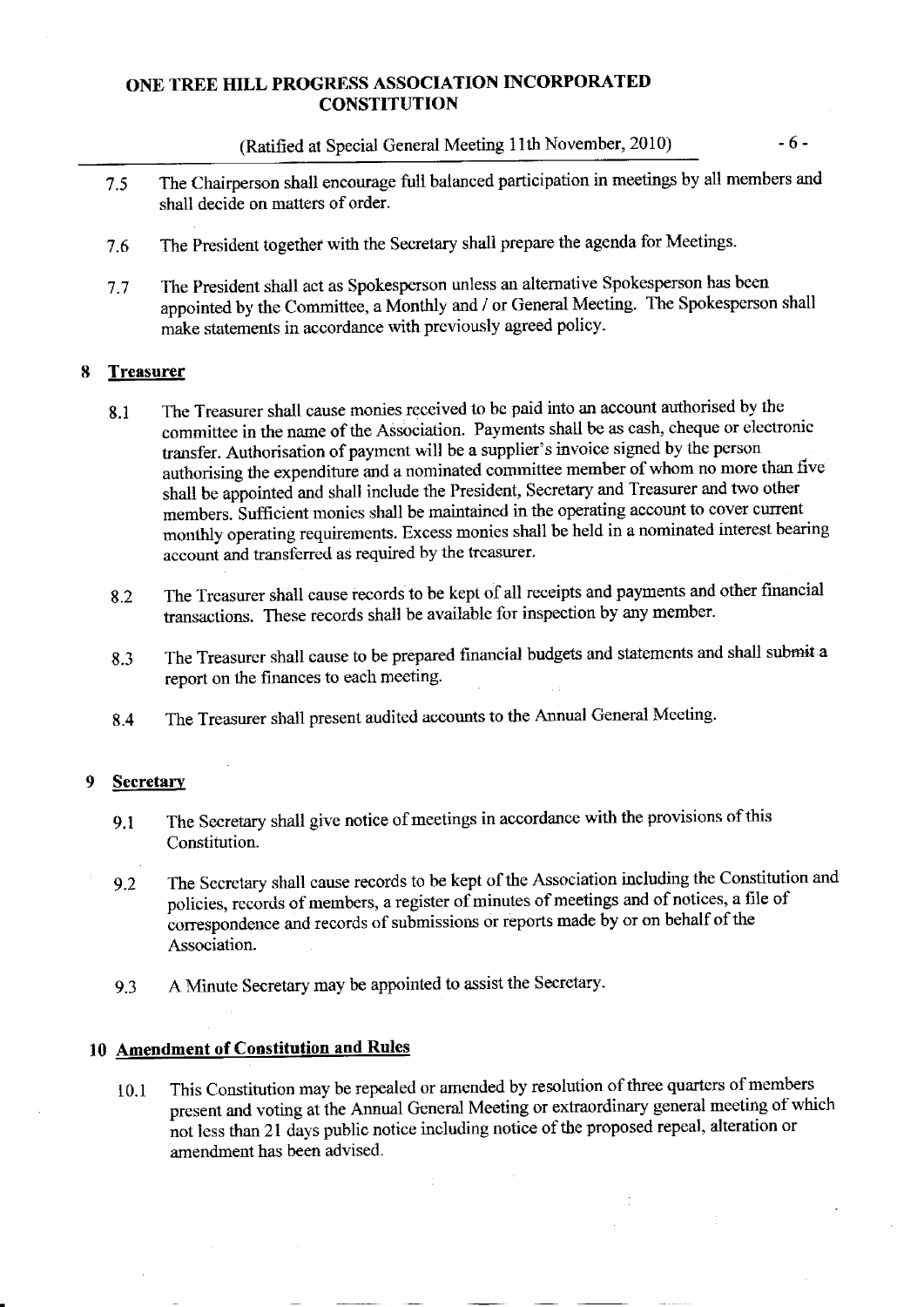# (Ratified at Special General Meeting 11th November, 2010)

#### **11 Finances and Property**

- The Financial year of the Association shall end on the 31<sup>st</sup> March unless altered at an Annual  $11.1$ General Meeting.
- Persons who by authority accept or incur any pecuniary liability on behalf of the 11.2 Association shall be held indemnified against any personal loss in respect of such liability.
- The Income, property and funds of the Association shall be used and applied solely towards 11.3 the promotion of the objects and shall not be paid or transferred to the members or relatives of members provided that nothing herein contained shall prevent any payment in good faith to any person in return for services actually rendered or to any person in furtherance of the objects of the Association and without undue preference.

#### 11.4 Special resolution

11.4.1 A special resolution can resolve to wind up the Association. Special resolution of an incorporated association means;

> where the rules of the association provide for the membership of the association  $- a$ resolution passed at a duly convened meeting of the members of the association if -

- at least 21 days written notice specifying the intention to propose the resolution as a special  $(i)$ resolution has been given to all members of the association; and
- it is passed at a meeting referred to in this paragraph by a majority of not less than three  $(ii)$ quarters of such members of the association as, being entitled to do so, vote in person or, where proxies are allowed, by proxy, at that meeting
- 11.4.2 On dissolution, all property, whether real or personal remaining after payment of all debts and legal liabilities shall be transferred to such other body formed for promoting similar objects or for charitable objects as shall be approved by the Association provided that:
- 11.4.3 Such other body also prohibit the distribution of income and property to the members to the extent stated herein; and
- 11.4.4 The Association shall not be dissolved except by approval of not less than three quarters of members present and voting at a meeting called for that purpose of which not less than one calendar month's written notice including notice of the proposed dissolution has been given to all members.

#### 12. Standing Orders

If any person behaves in a disorderly or offensive manner the Chairperson shall call that 12.1 person to order. Failure to comply with the order may result in the Chairperson requesting that person to leave the meeting

 $-7-$